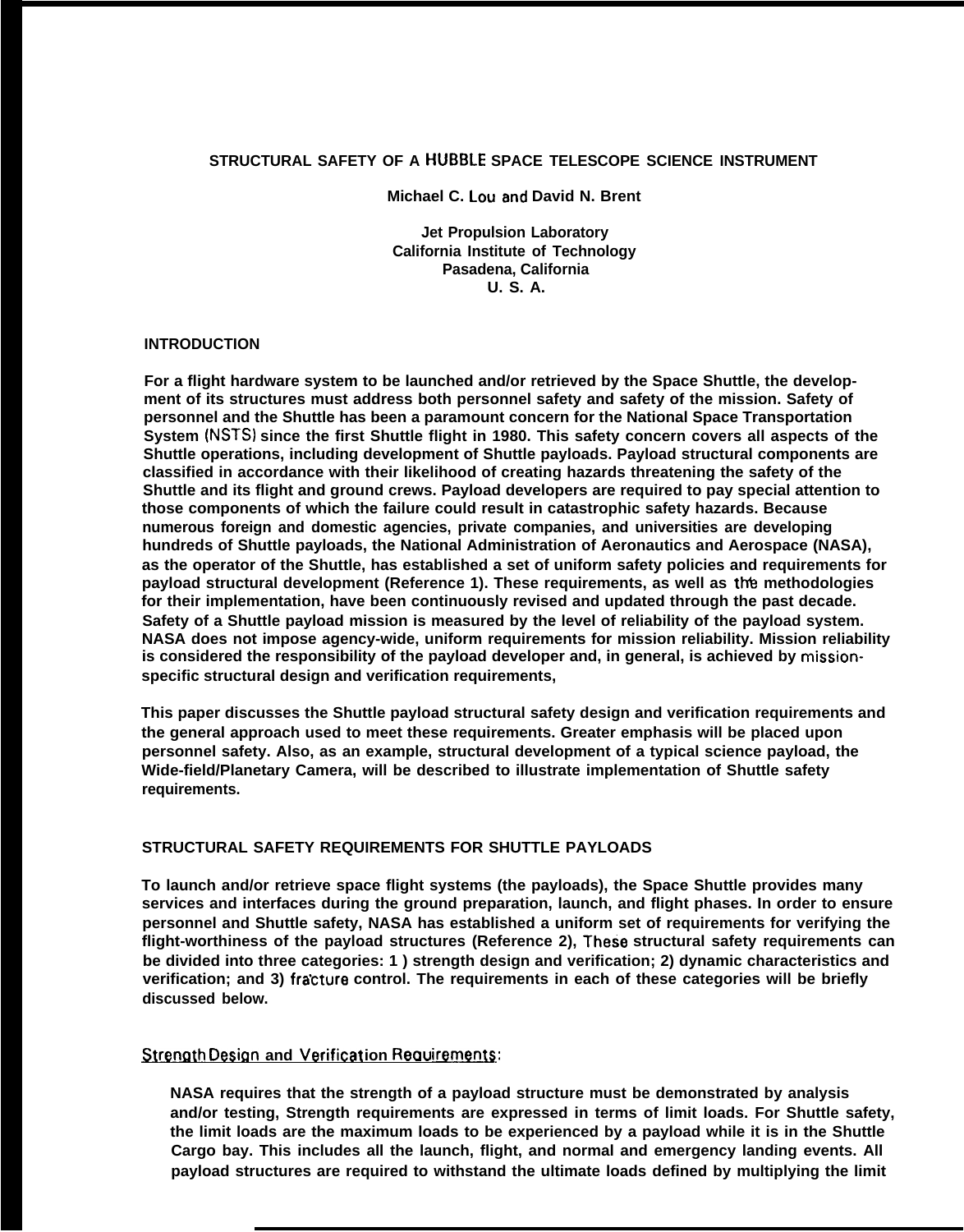**loads by an ultimate factor of 1.4. Compliance of this strength design requirement should be demonstrated by, qualification-level static testing. Depending on whether the strength demonstration is done on a development article or on the flight article, one of the following two options can be taken:**

**Option 1 - Static test a development (i, e,, the prototype) article to 1.4 times limit load, Option 2- Static test the flight (i,e, the protoflight) article to 1.2 times limit load.**

**For the cases in which the adequacy of the structural design has been demonstrated by previous space applications, the protoflight static test factor of 1,2 may be reduced to 1.1,**

**Under some circumstances, it may be permissible to verify the compliance of strength design by analysis alone, usually using an ultimate factor of safety higher than the required value of 1,4, Several NASA field centers have selected ultimate factors of safety between 2,0 and 3.0 for the analysis-only verification approach (References 3,4,5). Due to the favorable cost and schedule considerations, as well as the desire to eliminate the risk to flight hardware and personnel imposed by static tests, This analysis-only, or commonly known as the "no-test, " verification approach has become increasingly popular among the Shuttle payload developers. It should be emphasized that increasing the factor of safety for the design of a payload structure does not by itself justify the omission of static test verification, Sound engineering rationale must be developed to support the use of the no-test option for any payload development program. Some example rationale accepted by NASA/JSC include: 1 ) the structural design is simple with well-defined Ioadpaths, and has been thoroughly analyzed for all critical load cases; 2) the structural design has been successfully test-verified for previous Shuttle payload applications, and good correlation of test results to analytical prediction have been achieved; and 3) all safety-critical components of the payload have been idemified and those that are difficult to analyze have been test verified,**

#### **Dynamic Characteristics and Verification Requirements:**

**The vibro-acoustic loads encountered by a payload during Shuttle launch and landing should be determined on the basis of coupled loads analysis results, The coupled load analyses are based on imposing the Shuttle launch and landing forcing functions on a synthesized mathematical model which couple the dynamic model of the payload with that of the Shuttle, The payload dynamic model used in the coupled loads analyses must capture the essential dynamic characteristics of the payload system in the frequency range up to 100 Hz. Test verification by** modal survey (or equivalent tests) of the payload model is required except for payload designs **whose fundamental frequency, when assuming a fixed interface with the Shuttle Cargo Bay, is higher than 35 Hz,**

**As for structural damping, it is required that all damping values higher than one percent critical used for flight control interaction studies must be test verified.**

## **Fracture Control Requirements:**

.

**For cyclically stressed structures containing crack-like flaws, the traditional design approach based on materials yield and uitimate strengths may not be adequate and fatigue and fracture should be important design considerations for these structures.**

**Fracture mechanics analysis has been a part of the design process of aircraft structures for many decades, However, except for pressure vessels, fracture is not a major design factor for** payloads launched by the expendable launch vehicles. Fracture control is the rigorous applica**tion of fracture mechanics analysis and/or testing to the prevention of crack propagation leading to catastrophic failure that may endanger the Shuttle and its flight crew. The application of fracture control to Shuttle payloads is supported by many engineering disciplines, including structural and dynamic analyses, material selection and characterization, fabrication and processes, life testing, non-destructive examination, and quality assurance.**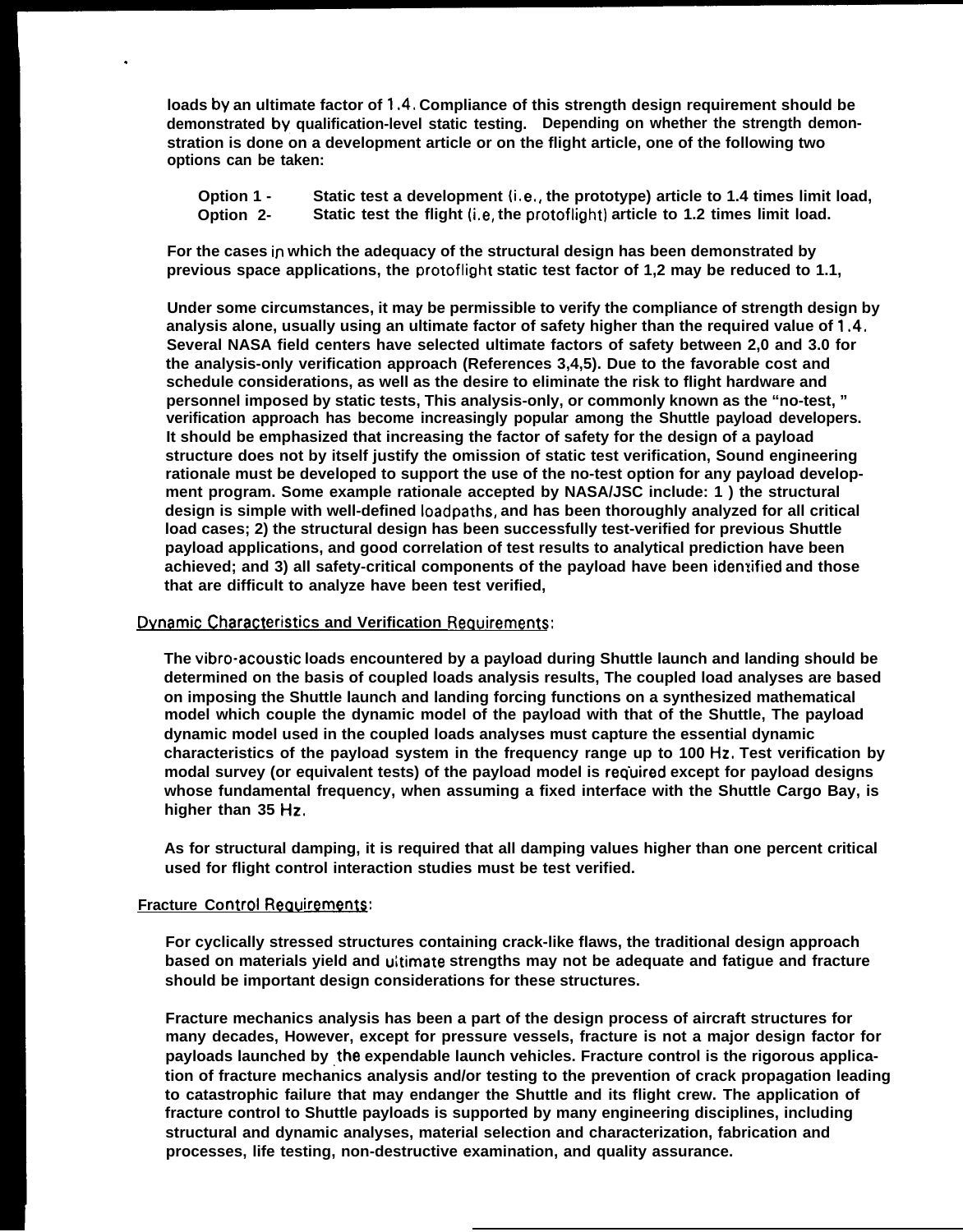**In the early development phase of the Space Shuttle program, NASA decided that fracture control should be imposed on all payloads to assure that the presence of crack-like defects in payload components do not endanger the Shuttle and flight personnel (Reference 1), The underlying rationale for this requirement is that no matter how carefully a payload part is made, undetected flaws can exist and, under cyclic loading, these flaws may propagate, reach unstable growth, and cause catastrophic failures. Detailed requirements for Shuttle payload fracture control are given in Reference 6,**

**Prior to a payload being approved for integration into the Shuttle Cargo Bay, compliance of the** above-listed safety requirements must be reviewed and accepted by the NASA/JSC Shuttle **Payloads Safety Review Panel, The submittal requirement and safety review procedures are given by Reference 7.**

**To improve cost effectiveness and to take advantage of recent progress of technology, NASA is constantly reviewing and updating Shuttle payload safety requirements, It is important for a Shuttle payload developer to keep current of safety requirement and to define an acceptable approach to meet the requirements at the very beginning of a payload development process. The Phase O Safety Review meeting with NASA/JSC (Reference 7) provides the best opportunity to achieve this goal.**

#### **WF/PC INSTRUMENT FOR THE HST MISSION**

**The first generation of the Wide-Field/Planetary Camera (WF/PC 1) is the principal science instrument on the Hubble Space Telescope (HST) which was launched into a low Earth orbit by the space shuttle Discovery on April 24, 1990. The complement of HST instrument< includes: two cameras (WF/PC I and Faint Object Camera), two spectrographs (Faint Object Spectrograph and High Resolution Spectrograph) and one photometer, The WF/PC I and three guidance sensors are mounted radially and the rest are axial modules in the aft of the telescope, The HST configuration is shown in Figure 1.**



**Figure 1: Hubble Space Telescope**

**Figure 2: Wide Field/Planetary Camera Structure**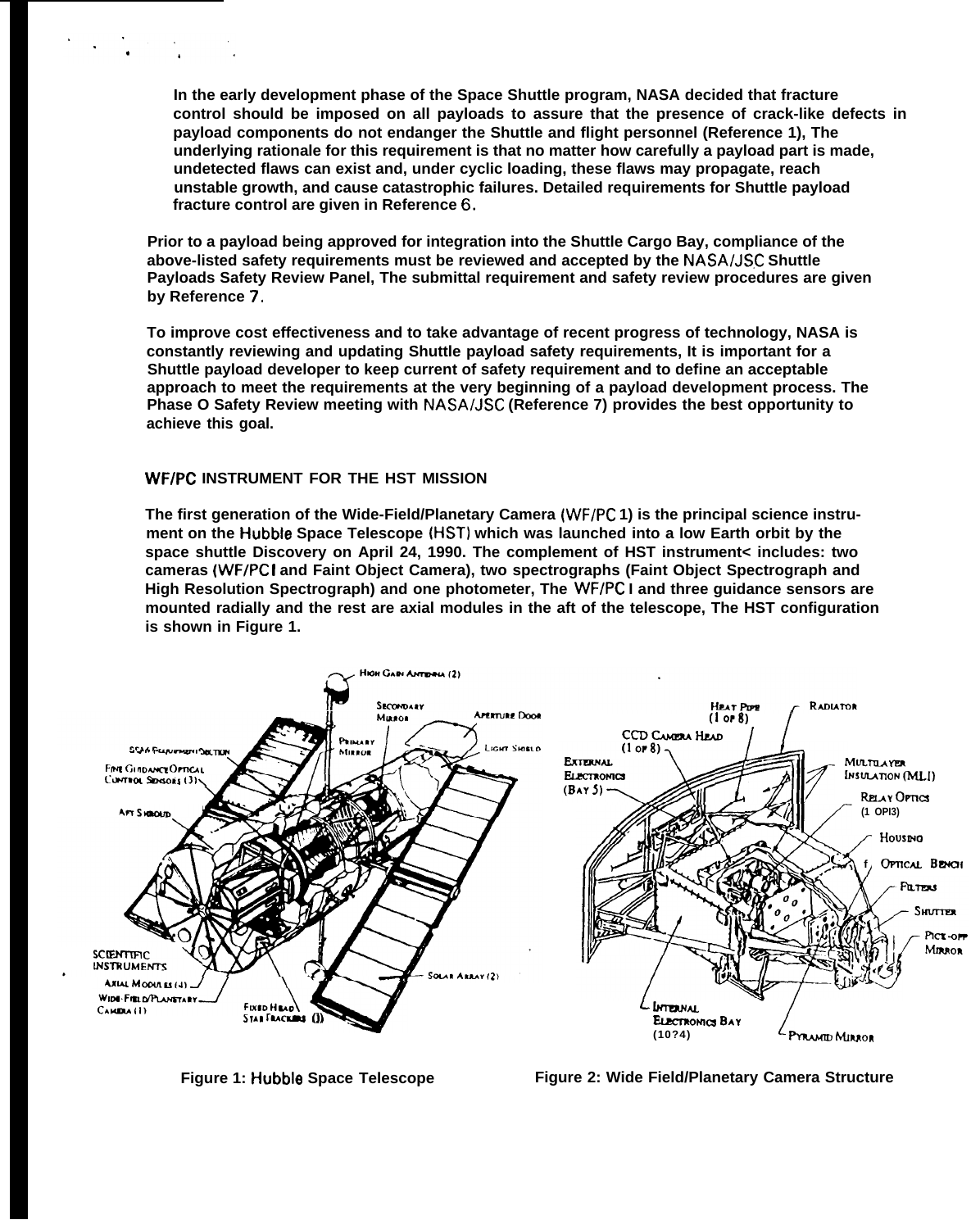**Due primarily to the constraints on volume, mass, and power, the WF/PC I was built as a singlestring instrument with only limited redundancy and a mission life requirement of 2.5 years on-orbit. A second generation of WF/PC, the WF/PC 11, was intended to serve as a replacement instrument for WF/PC I in case on an instrument failure and is designed for on-orbit replacement by shuttle astronauts, The construction of WF/PC II was initiated prior to the launch of WF/PC 1. A few months after WF/PC I launch, it was discovered that the HST was unable to meet its intended optical performance due to spherical aberration of the primary mirror. As a consequence, most of the expected "breakthrough" science observations of very faint objects and crowded fields could not be performed. It was then decided to retro-fit the already existing design of the WF/PC II with the required optical fix to compensate for the aberrated telescope mirror. Since the structural design of WF/PC I and II are basically the same, unless it is specifically pointed out, they will be both referred to as the WF/PC in the following discussion.**

 $\cdot$  .

.

**The WF/PC structural system, shown in Figure 2, consists of three major elements: the optical bench, the housing, and the' radiator, The optical bench suPPorts the charge-coupled device (CCD) detectors along with an optical train that consists of critically aligned optical elements including the pickoff mirror, a pyramid mirror, a set of fold mirrors, and Cassegrain relay optics. To compensate for the spherical aberration of the HST primary mirror, the secondary mirrors of the WF/PC II relay optics have been re-configured with a spherical aberration opposite to that of the HST primary mirror. This change required extremely precise alignment of the HST primary mirror pupil image on the secondary mirror of the relay optics. To accomplish this alignment, adjustment mechanisms were added to the pickoff mirror and to three of the four fold mirrors.**

**The optical bench structure, shown in Figure 3, consists of four bulkheads bonded to graphite/ epoxy panels. The bench is supported in a determinate manner at the three interface points via sets of athermalized struts. The fold mirrors, pyramid mirror, and relay optics ar'e all supported on invar bulkheads, The pickoff mirror is supported at the end of a graphite/epoxy beam cantilevered off the optical bench bulkheads. The housing structure, shown in Figure 4, shields the optical bench from contamination from the outside HST Aft Shroud Environment. Aside from providing mounting surfaces for the internal electronics, the housing also suPports the radiator with the use of a boron/epoxy truss structure at the end of the instrument. The housing is constructed from aluminum sheet and machined sections (6061 -T6, T651 ).**



**Figure 3: WF/PC Optical Bench Structure**

**Figure 4 WF/PC Housing Structure**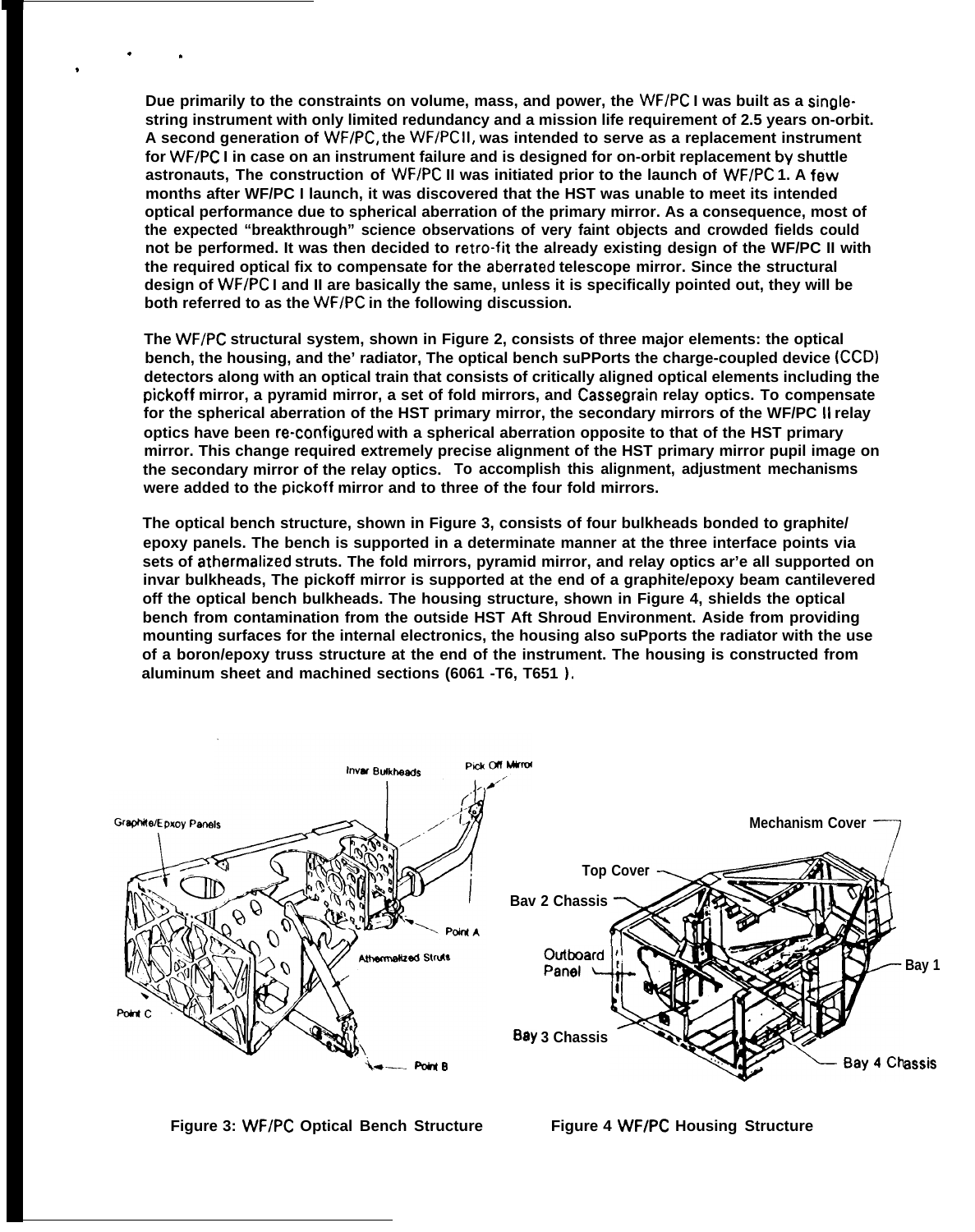#### **WF/PC STRENGTH DESIGN AND VERIFICATION**

.

.

**Following the traditional structural development practices of JPL flight instruments, preliminary** design of WF/PC structures was based on load factors given by the Mass Acceleration Curve **(MAC). The MAC was developed in a semi-empirical manner (Reference 8), and the use of which greatly simplifies preliminary sizing of flight structural members. It has been repeatedly proven by flight experience that the MAC loads are conservative and envelop the coupled loads analysis results that are used to perform final verifications of the safety margins of the structures,**

For strength design and analysis of WF/PC structures, the ultimate factor of safety was selected to **be 2.0 minimum. This safety factor exceeds the minimum requirements for Shuttle payloads and forms, per Reference 4, the basis for exempting WF/PC structures from static test qualification. The safety margin of a WF/PC structural component is defined as:**

Safe ty Margin = 
$$
\frac{\text{Materials} \quad \text{Allowable}}{2.0 \times \text{Applied \quad \text{loads} \quad \text{(or \quad \text{Stress})}} \cdot 1.0
$$

**Safety margins for WF/PC structural components were determined based on results of component-Ievel analyses, using hand stress calculations and computer modeling methods. The minimum safety margins and corresponding load conditions for the WF/PC instrument are summarized in Table 1, Under ground handling conditions where the WF/PC will be supported at Bay 5 and the housing and optical bench are supported by the radiator truss tubes, the minimum margin of safety is + 0,02, Under launch loads, the minimum margin of safety for the housing structure is buckling of the top cover at + 1,11. The minimum margin of safety for the optical bench is +- 0,62 for the bolts that attach the optical bench struts to the housing at the A latch. ,**

| Component                                | <b>Load Condition</b> | Margin<br>Safetv | <b>Failure</b>  |
|------------------------------------------|-----------------------|------------------|-----------------|
| Radiator Truss Tubes                     | Ground Handling       | $+0.02$          | Compression     |
| Top Covar                                | Launch                | $+1.11$          | <b>Buckling</b> |
| Optical Bench Bolts at Point A interface | Launch                | $+0.62$          | <b>Tansion</b>  |

| Table 1: WF/PC SAFETY MARGINS |  |  |  |  |  |
|-------------------------------|--|--|--|--|--|
|-------------------------------|--|--|--|--|--|

**To verify structural adequacy and workmanship of the WF/PC, environmental tests were performed at both the sub-assembly and system levels. Random vibration tests to protoflight levels were conducted on mechanisms and optical assemblies to verify their structural integrity.**

**Following the assembly and integration of all component parts, WF/PC system random vibration and acoustic tests to protoflight levels were conducted on the system to verify workmanship and the structural integrity of the electronics assemblies. The system random vibration tests were immediately preceded and followed by low-level sinusoidal vibration tests from 5 to 2000 Hz. These low-level sine tests were used as signature test to ensure that changes of the structural characteristics caused by the random vibration tests were noticed and identified. Figures 5 and 6 are typical responses of WF/PC structures as measured by accelerometers during vibration tests. The system level vibration tests were also followed by optical alignment tests to verify that the critical alignment of the optical elements stayed within acceptable tolerances.**

# **WF/PC DYNAMIC CHARACTERISTICS AND VERIFICATION**

**The WF/PC dynamic characteristics were determined using finite element analysis. A system finiteelement model (FEM) was assembled and run both to determine the instrument mode shapes and**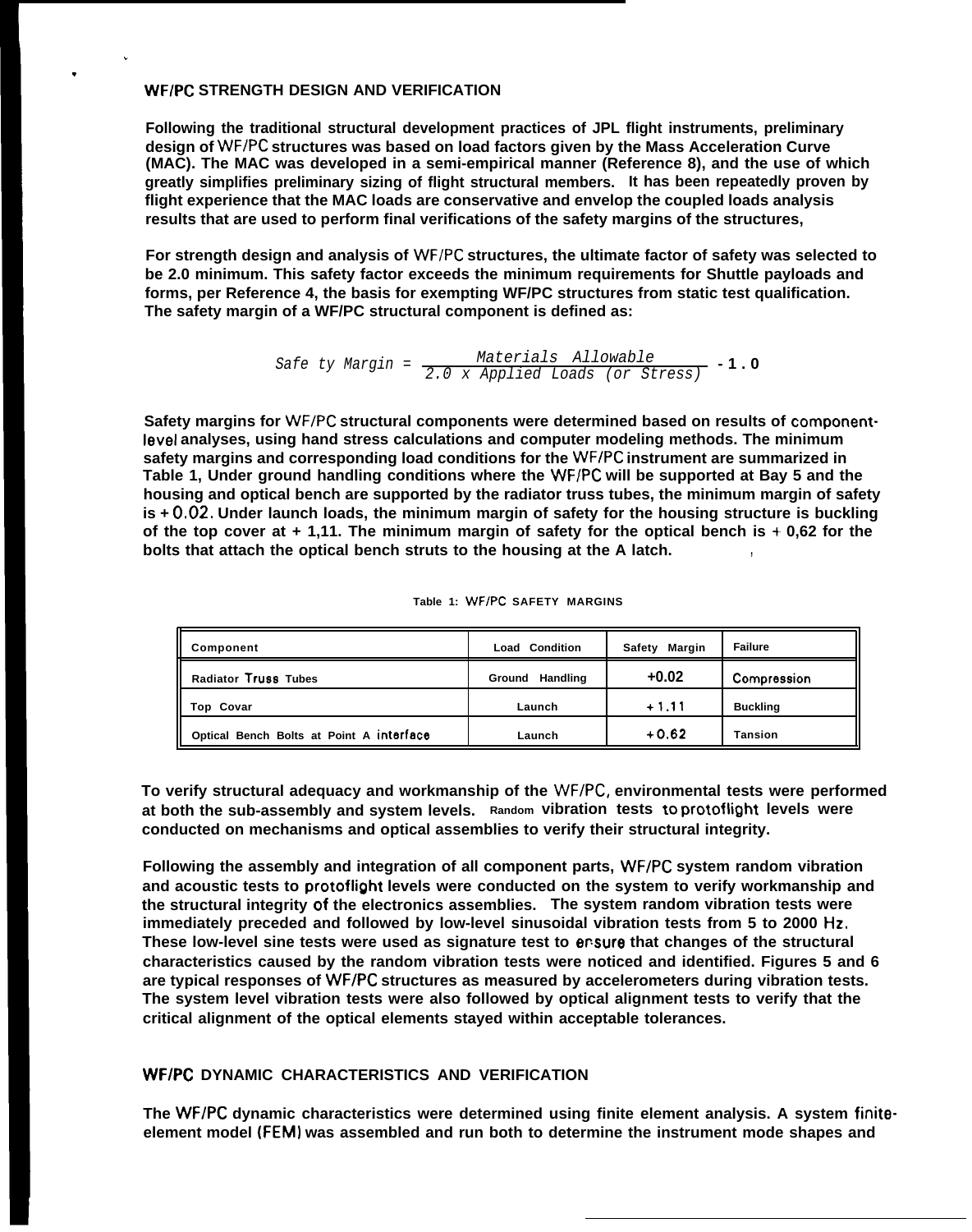ACCELERATION GIRMS

,,



**Figure 5: Typical Sine Vibration Responses Figure 6: Typical Random Vibration Responses**

**frequencies and to be used by the launch integrator for coupled loads analyses, The usage of this FEM also included: track weight, center of gravity, and moments of inertia; determine major load paths for detailed structural analysis; and study changes in optical alignment due to the environmental effects of temperature changes, moisture resorption, and gravity release, The FEM, shown in Figure 7, is constructed from 1721 elements connecting 1145 nodes, The optical bench FEM without the housing and radiator is shown in Figure 8,**





**,**

**Figure 7: WF/PC FEM Figure 8: Optical bench FEM**

**To determine dynamic characteristics of the WF/PC, modal analyses were performed, The first four modes of the WF/PC instrument are listed in Table 3, The first two modes of the instrument are bending of the housing, The third and fourth modes describe motion of the optical bench: the third mode is bending of the pickoff mirror arm; the fourth mode is a rigid translation of the optical bench through stretching of the athermalized struts, Low-level sine tests were used to verify these predicted modal frequencies,**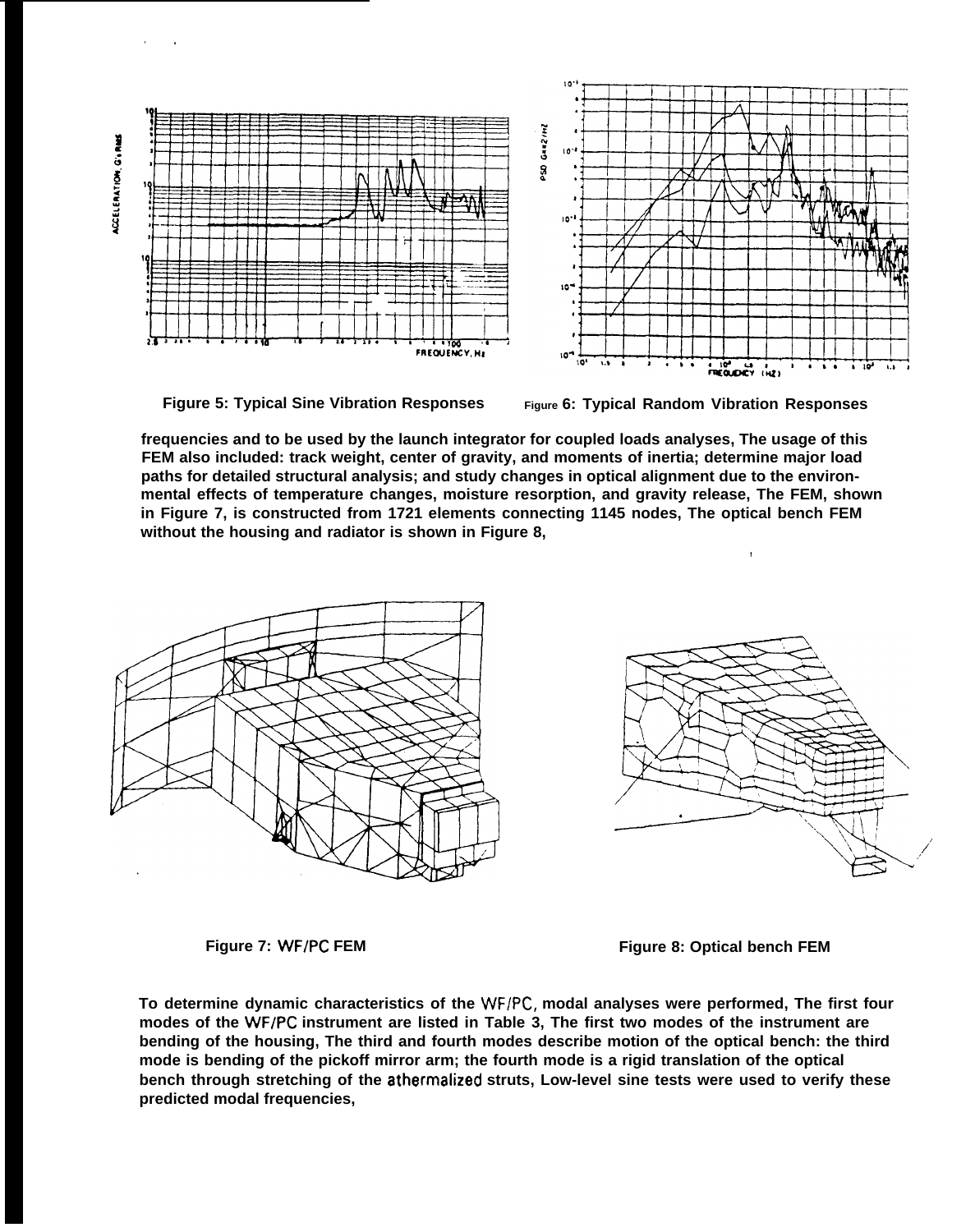| Mode           | Frequency (Hz) | <b>Description</b>          |
|----------------|----------------|-----------------------------|
|                | 36.9           | Housing + Radiator Pitch    |
| $\overline{2}$ | 40.1           | Housing + Radiator Yew      |
| 3              | 41.6           | POM Arm Yaw                 |
| 4              | 51.6           | <b>Optical Bench Bounce</b> |

#### **WF/PC FRACTURE CONTROL IMPLEMENTATION AND RESULTS**

.,

,,

**Implementation procedures of fracture control for WF/PC are defined in the WF/PC Fracture Control Plan (Reference 9). Following this plan, all WF/PC hardware components were reviewed and each of these components was classified into one of the following four categories:**

- 1) Low released mass part: A component whose failure due to fracture will release less than 0,25 **pounds (1 13.5 grams) of mass into the Shuttle Cargo bay and will not cause any catastrophic hazard to the Shuttle as a result of subsequent damage to other payloads.**
- **2) Contained Dart: If a component is failed by a fracture, all released fragments not meeting the requirements of a low released mass part will be contained within the payload itself.**
- 3) Eail-safe part: A component which can be shown by analysis or test that, after any single **fracture, the remaining structure can withstand the redistributed limit loads. In addition, the** failure of the part will not result in the release of any fragment that violate the requirements for **a low release mass part.**
- 4) Fracture critical part: Any part that can not be classified as one of the above three non**fracture-critical parts categories, Table 4 is a partial list of WF/PC fracture-critical parts,**

| Part Name                            | Static M.S. | # Lives  | Type of NDE   |
|--------------------------------------|-------------|----------|---------------|
| Pt A strut support fittings          | $+ 4.92$    | Infinite | Dye Penetrant |
| Pts B and C support fittings         | $+11.7$     | Infinite | Dye Penetrant |
| Pt B Flexure Beam                    | $+10.2$     | >100     | Dye Penetrant |
| Optical Bench Strut Aluminum Tube    | $+ 14.5$    | 14       | Dye Penetrant |
| Pt A Strut Interface Block Fasteners | $+0.62$     | >100     | Proof Test    |
| Purge Tube                           | $+8.1$      | 77       | Radiographic  |

**Table 4: WF/PC Fracture-Critical Structural Parts**

**For each of these fracture-critical parts, non-destructive inspection was specified and conducted and a safe-life analysis performed tc determine whether the pati, containing a pre-existing flaw, could survive a minimum of four lifetimes. The important safe-life analyses features for a Shuttle payload, such as the Wf/PC, include:**

- **The analysis should be based on linear elastic fracture mechanics and quantatively predicts crack growth for specific material, geometry, initial crack size and shape, environment, and loading history.**
- $\blacksquare$  **It should be assumed that the initial crack is located at the most critical location and orientation. The size and shape of initial cracks is the largest flaw that can remain undetected following the level and method employed to detect the cracks,**